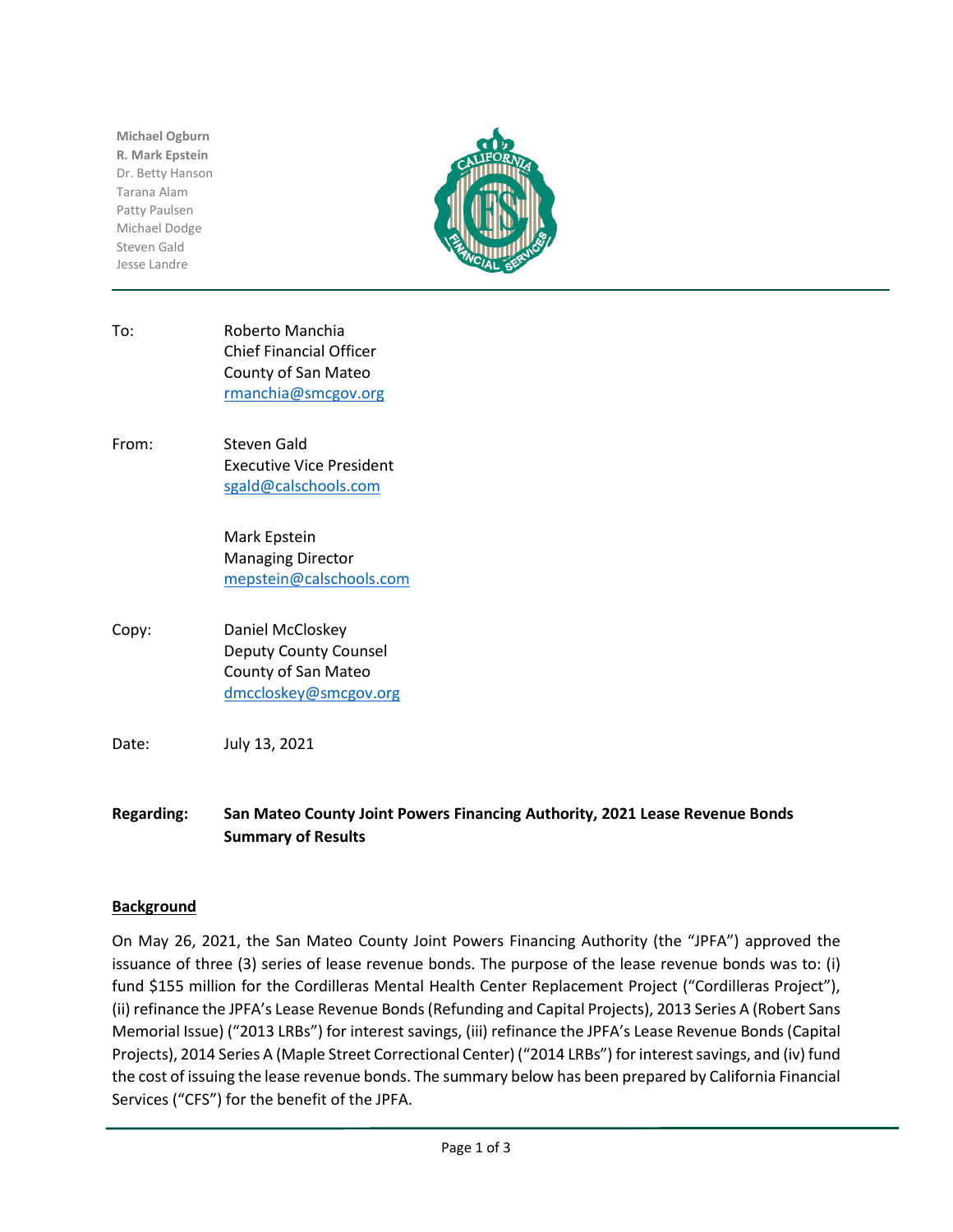### **Credit Rating Agency Feedback and Investor Interest**

When issuing debt, the JPFA has traditionally requested that S&P Global Ratings ("S&P") and Moody's Investor Services ("Moody's") (collectively "Rating Agencies") perform independent third-party reviews of the JPFA's credit and assign ratings to be relied upon by potential investors. These ratings allow certain investor groups like large mutual funds and insurance companies to purchase bonds issued by the JPFA and provide needed assurance to smaller investors. We are delighted to report that the JPFA was again awarded a AA+ by S&P and a Aa1 by Moody's. These ratings reaffirm the Rating Agencies' belief that bondsissued by the JPFA have a very low risk of default. S&P highlighted the following factors in assessing the JPFA's credit quality:

- Very strong economy, with access to a broad and diverse metropolitan area;
- Strong management, with good financial policies and practices;
- Strong budgetary performance, which ended with operating surpluses in the general fund and at the total governmental fund level in fiscal 2020;
- Very strong budgetary flexibility, with an available fund balance in fiscal 2020 of 96% of operating expenditures;
- Very strong liquidity, with total government available cash at 138.3% of total governmental fund expenditures and 36.0x governmental debt service, and access to external liquidity;
- Very strong debt and contingent liability profile, with debt service carrying charges at 3.8% of expenditures and net direct debt that is 39.2% of total governmental fund revenue, as well as low overall net debt at less than 3% of market value; and
- Strong institutional framework.

The JPFA's financing team offered the lease revenue bonds to investors on May 10, 2021 and as a result of these ratings and the investor's familiarity with the JPFA we saw strong investor interest from all investor categories, including both institutional and retail investors. Below are summaries of the results for each series of lease revenue bonds.

# **\$153,005,000 San Mateo County Joint Powers Financing Authority, Lease Revenue Bonds (Cordilleras Mental Health Center Replacement Project) 2021 Series A ("2021 Series A Bonds")**

The 2021 Series A Bonds were issued via a public offering generating \$155 million of funding for the Cordilleras Project. The issuance garnered strong investor interest resulting in very low interest rates. Below are a few key results:

- Par Amount: \$153,005,000 *(\$170,672,080.60 Total Proceeds)*
- Construction Fund Deposit: \$155,000,000
- Final Maturity Date: 06/15/2055 *(34-year Term)*
- First Payment Due: 12/15/2024 *(3-years of Capitalized Interest)*
- True Interest Cost: 2.275699%
- Debt Service Repayment Ratio: 1.52:1